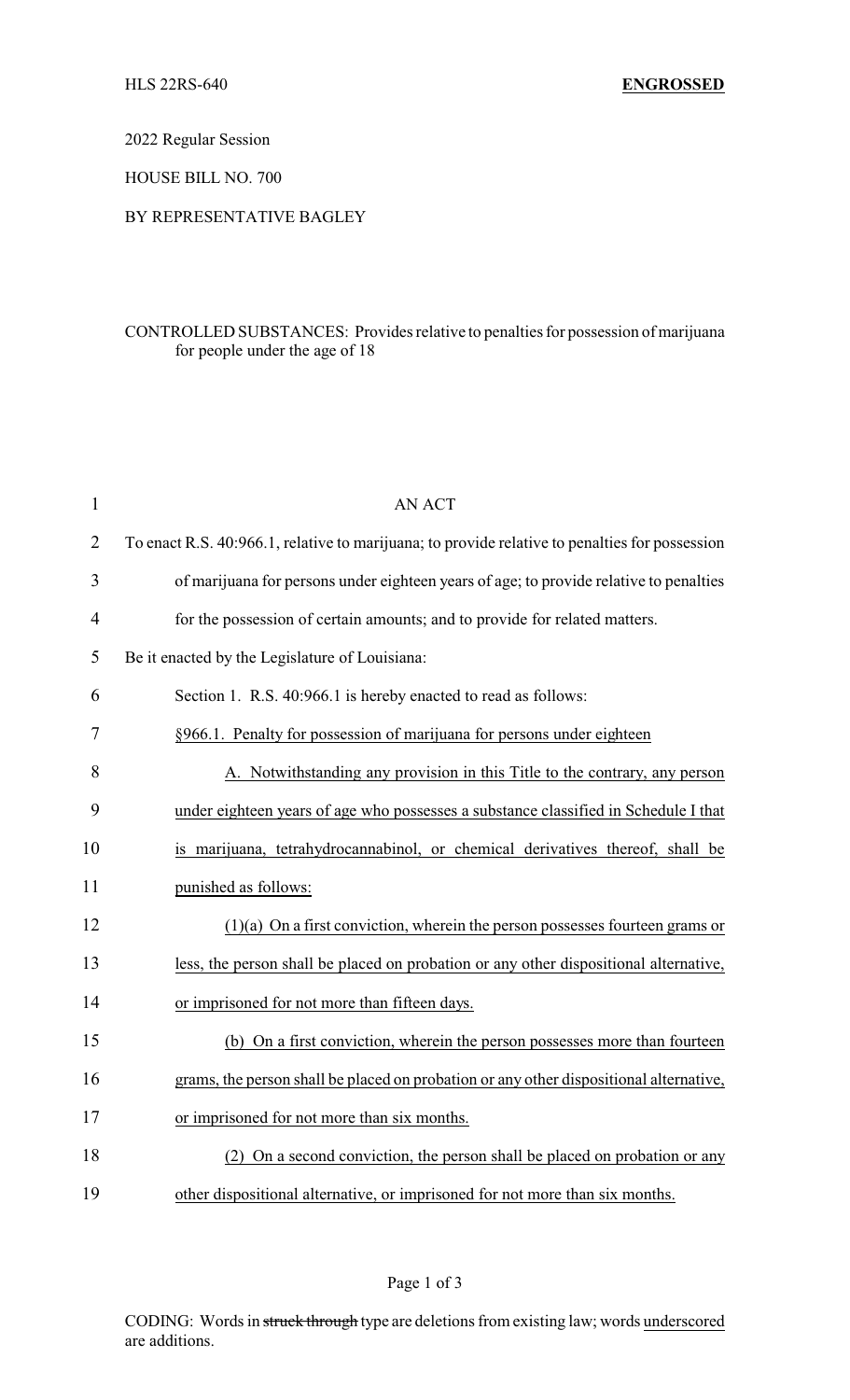| 1  | On a third conviction, the person shall be placed on probation or any<br>(3)         |
|----|--------------------------------------------------------------------------------------|
| 2  | other dispositional alternative, or sentenced to imprisonment, with or without hard  |
| 3  | labor, for not more than two years.                                                  |
| 4  | On a fourth or subsequent conviction, the person shall be placed on<br>(4)           |
| 5  | probation or any other dispositional alternative, or sentenced to imprisonment, with |
| 6  | or without hard labor, for not more than four years.                                 |
| 7  | B. Any person under eighteen years of age who is a patient of the state-             |
| 8  | sponsored medical marijuana program in Louisiana and possesses medical marijuana     |
| 9  | in a form permissible under R.S. 40:1046 for a condition enumerated therein shall    |
| 10 | not be subject to the provisions of this Section.                                    |
|    |                                                                                      |

# DIGEST

The digest printed below was prepared by House Legislative Services. It constitutes no part of the legislative instrument. The keyword, one-liner, abstract, and digest do not constitute part of the law or proof or indicia of legislative intent. [R.S. 1:13(B) and 24:177(E)]

| HB 700 Engrossed | 2022 Regular Session | Bagley |
|------------------|----------------------|--------|
|                  |                      |        |

**Abstract:** Provides relative to penalties for possession of certain amounts of marijuana for a person under the age of 18.

Proposed law provides that a person under the age of 18 who possesses marijuana shall be punished as follows:

- (1) (a) On a first conviction, wherein the person possesses 14 grams or less, the person shall be placed on probation or any other dispositional alternative, or imprisoned for not more than 15 days.
	- (b) On a first conviction, wherein the person possesses more than 14 grams, the person shall be placed on probation or any other dispositional alternative, or imprisoned for not more than six months.
- (2) On a second conviction, the person shall be placed on probation or any other dispositional alternative, or imprisoned for not more than six months.
- (3) On a third conviction, the person shall be placed on probation or any other dispositional alternative, or sentenced to imprisonment, with or without hard labor, for not more than two years.
- (4) On a fourth or subsequent conviction, the person shall be placed on probation or any other dispositional alternative, or sentenced to imprisonment, with or without hard labor, for not more than four years.

Proposed law further provides that any person under 18 years of age who is a patient of the state-sponsored medical marijuana program and possesses medical marijuana in a form permissible under present law (R.S. 40:1046) shall not be subject to proposed law.

#### Page 2 of 3